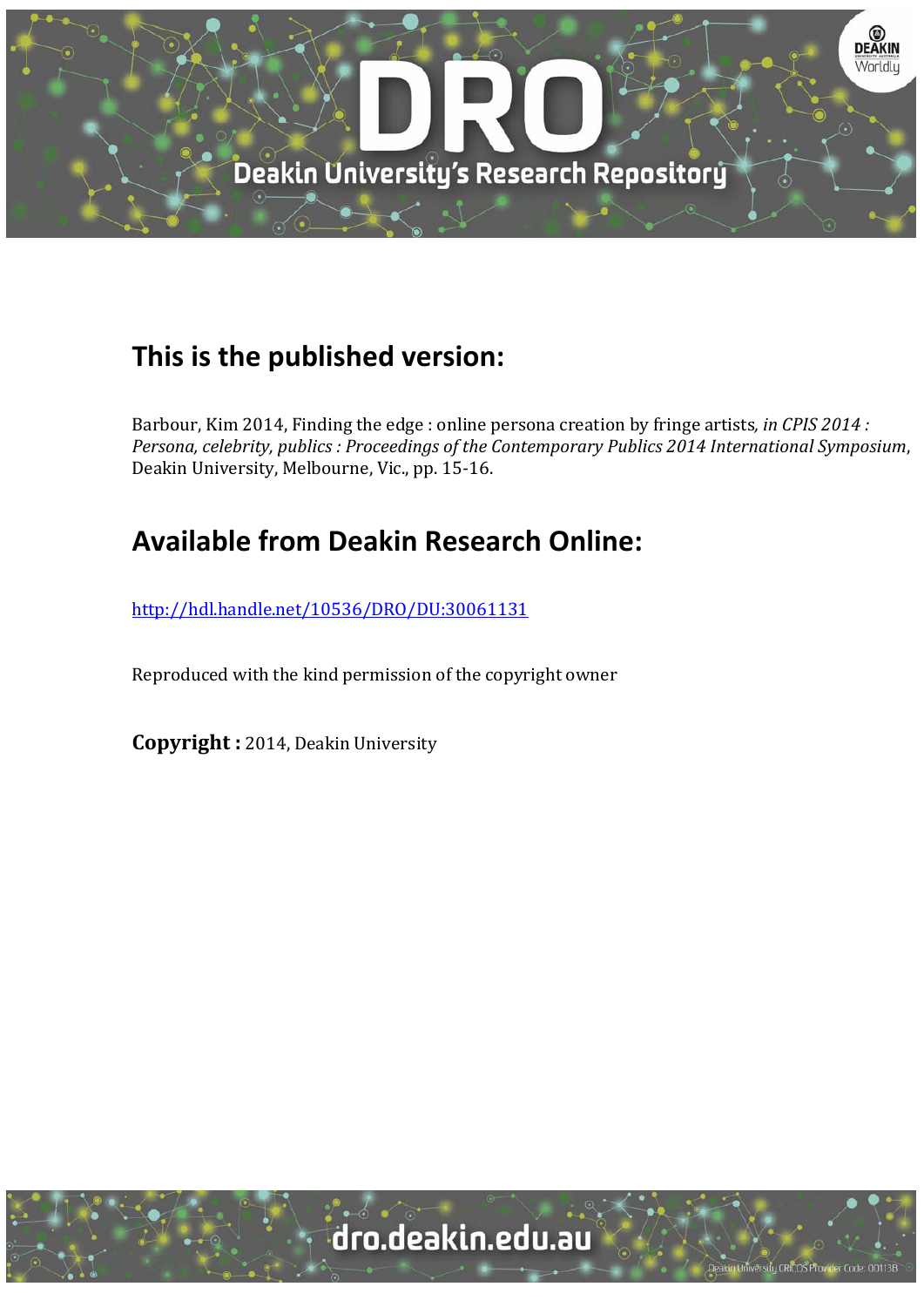## **AC "Finding the Edge: Online persona creation by fringe artists" (30 min) <sup>4C</sup>** Kim Barbour

Self-presentation through the creation of profiles and pages on digitally networked spaces is becoming ever more ubiquitous. In order to develop greater depth of understanding of the place of social media in our self-identification practice, my dissertation investigates the experiences of online persona creation by eight artists. Drawing on sociological and cultural studies approaches to understanding identity as performance, I tie current artists' presentational and representational practices to historically grounded, socio-culturally constructed discourses of 'artistness'. Through this connection, I argue that the creation of online persona has not radically changed notions of what it means to be an artist, or how artistness is represented and understood by audiences of fans or followers, but rather that digital technology has allowed for renegotiation of the boundaries of artistness that still draws from historical understandings of the role and persona of the artist. This shifting of boundaries, allowing for more inclusivity within the art world, is demonstrated by my focus on 'fringe' artists: those whose creative practice places them outside of the traditional art world and its existing structures of representation, distribution and consumption. The eight fringe artists who participated in this study are drawn from street art, performance poetry, craftivism and tattoo.

Interpretative Phenomenological Analysis drives the methodological focus on the experiences of the artists. Rather than a consideration of behaviour and habit, or what the artists